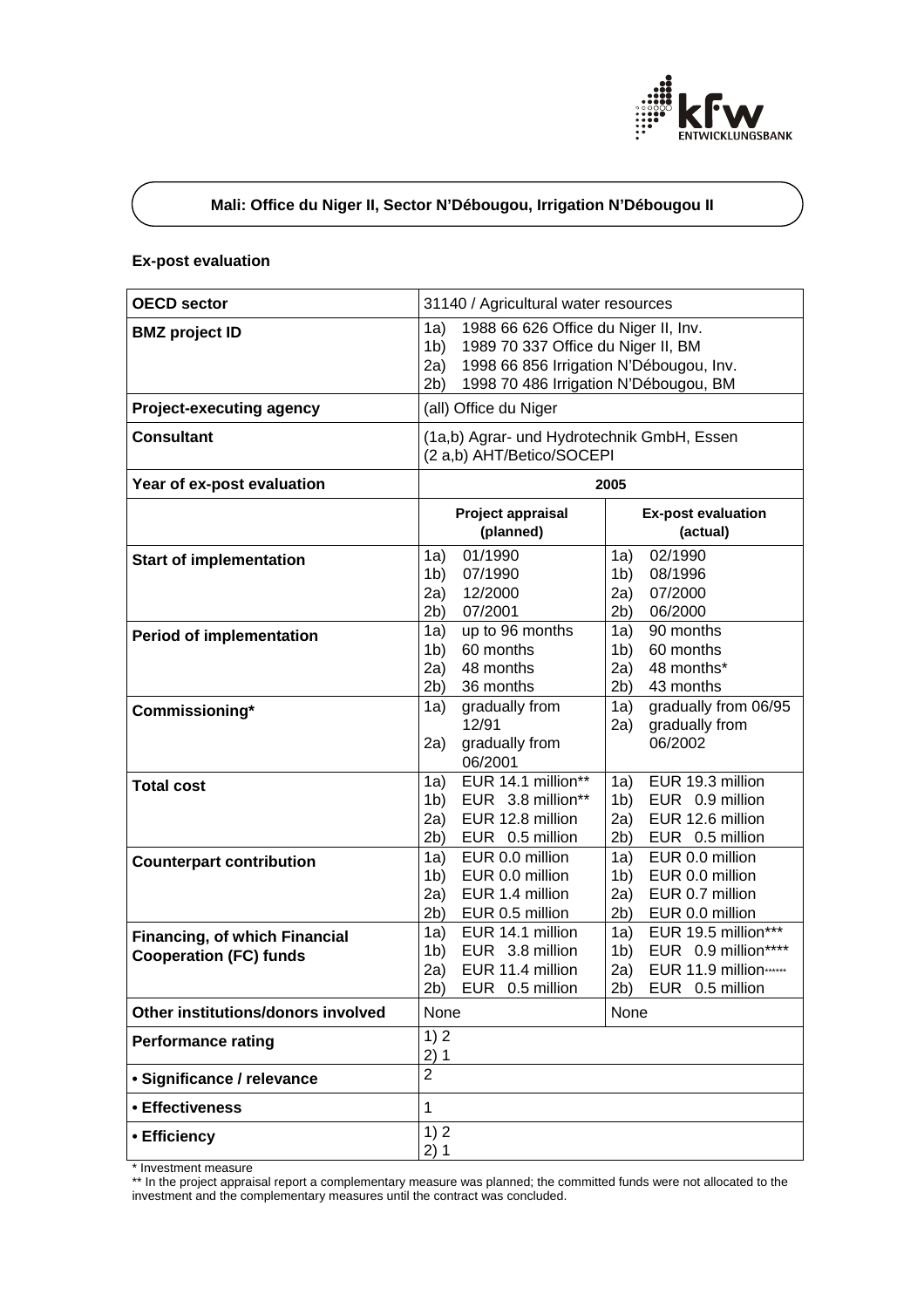\*\*\* After more funds had been added in 1994, residual funds were used for Project 2. \*\*\*\* The funds for the complementary measure were reduced by EUR 2.9 million. \*\*\*\*\*\* Including the additional funds and residual funds from (1) and the Office Niger I project, BMZ project ID 1988 66 626. Residual funds of approx. KEUR 68 are being used for project 2003 65 577.

#### **Brief description, overall objectives and project objectives with indicators**

In both project (1) Office du Niger II and project (2) Irrigation N'Débougou sections of the N'Débougou irrigation perimeter were rehabilitated. The programme dealt with independent parts of an overall rehabilitation plan supported by various donor for the approximately 50,000 ha of irrigation areas of the Office du Niger.

(1) The project covered repairing the irrigation and drainage channels, leveling and the new division of irrigation areas (2,300 hectares originally planned) within the N'Débougou perimeter. As part of the complementary measure, both the executing agency Office du Niger (ON) and the farmers' organisations were given the support of advisory services in the fields of irrigation management, maintenance, monitoring and organisational development.

Overall objective: A long-term improvement in the nutrition situation in the country using its own resources.

Indicators to measure the achievement of the overall objective: The nutrition situation in the project area (without further measurement details) and the sale of rice to other parts of the country.

Project objective: To secure the subsistence of approx. 430 farming families. Indicators to measure the achievement of the project objective: An increase in the yields of rice from 1.8 t/ha to 5.0 t/ha (was changed in the progress check made in January 1993 to 6.5 t/ha) and an increase in family income from FCFA 1,300 to FCFA 123,000.

The target group consists of the farming families deriving a living from the perimeter (approximately 5,700 residents in the five villages in the project area).

(2) The project objective was to increase agricultural production, principally in rice-growing, in an irrigation area originally planned to cover 2,860 ha (basic variant) or 3,100 ha (extended variant) in the N'Débougou perimeter by repairing and extending the irrigation and drainage networks, including rehabilitating the main conduit over 13.5 kilometres and digging main drainage channels over 34 kilometres. As part of the complementary measures, advisory measures for the farmers' organisations and ad hoc basic and further training measures for ON staff were carried out.

The overall objective of the project is to improve the living conditions of the families in the project region. Indicator for the achievement of the overall objective: Increase in the income per hectare devined from rice-growing in the rainy season from FCFA 150,000 to FCFA 250,000 with project.

Project objective: To increase agricultural production.

Indicators for the achievement of the project objectives: Increase in yields from the rice growing areas in the rainy season from 3.4 t/ha (without project) to 4.9 t/ha (with project), increase in cultivation intensity from 1.0 to 1.2.

The target group consists of approximately 700 farming families, or approximately 11,000 residents, in the project region with usage rights for the irrigation areas.

With regard to the overall objectives it is noticeable that in the case of the Office du Niger II project (to improve the nutrition situation in the country) they are far more demanding than in the N'Débougou project, where the focus is on regional nutritional effects. Given the size of the irrigation area in the FC project, the national impact is comparatively small so that it appears to make more sense to gear the overall objective for the Office du Niger II project to the targets set for the regional improvement in the nutrition situation. There are also striking differences in the target indicators for income and yields per hectare although parts of the same perimeter are concerned. The very large increase in income in the case of Office du Niger II can be explained by the fact that in the without project case it was assumed that nearly the entire production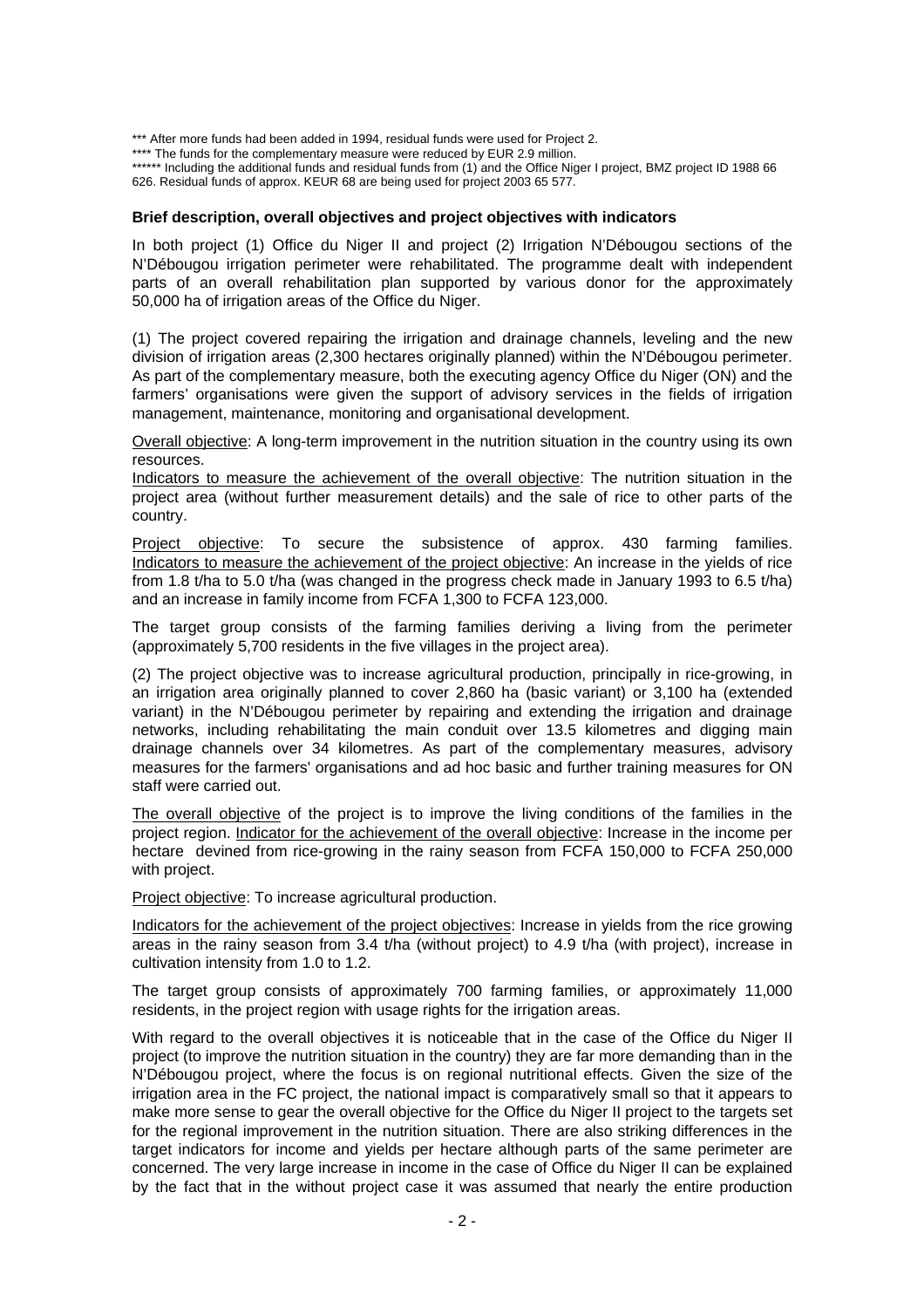would be consumed by the producers, meaning that virtually no financial income would be generated.

### **Programme design / major deviations from the original programme planning and their main causes**

The FC projects on two sections of the N'Débougou perimeter were independent parts of an overall rehabilitation plan for repairs and to increase agricultural production in irrigation areas with gravity irrigation (a total of approximately 50,000 ha) in the sphere of influence of the Office du Niger (ON). The overall rehabilitation place was supported by various donors (including the World Bank, the EU, the Netherlands and France).

(1a and b) On the basis of the detailed plan drawn up by the consultant, the construction work was put out to international tender. Participation by the farmers in the construction work through physical or financial contributions planned during the project appraisal was not implemented (they were originally intended to participate in the detailed planning) as the relatively high technical extension standards made it necessary to make more use of machines. The delays in preparing the detailed plan and the tender documents resulted in considerable delays in implementation. The measures carried out were more extensive than planned in the project appraisal and covered the rehabilitation of 2,648 ha of irrigation areas (including 2,544 ha for growing rice and 104 ha for growing vegetables).

The investment costs were considerably higher than planned in the project appraisal. This was caused by the increase in the estimate of quantities, a higher rehabilitation standard and more extensive rehabilitation measures arising from the fact that the irrigation and drainage system had deteriorated substantially in the meantime.

(2a and 2b) The final design, the preparation of the tender documents and the supervision of construction were carried out with the support of the FC consultant. The construction work on the second and third category channels was carried out by construction companies. As planned, the rehabilitation or the extension of third category channels and the planning of irrigation areas was carried out by the farmers themselves. In particular, the farmers who did not previously have land use rights, showed great willingness to carry out the work and the lower technical standard was compatible with the low-cost design. Substantial changes to the construction measures are connected with the more extensive rehabilitation of the main conduit over its entire length (project appraisal: 13.5 km; actual: 15.3 km). This resulted in an improvement in the water supply for the entire irrigation area within the perimeter. With regard to drainage, the 9.3 km of the Drain de N'Débouhou were dredged but the planned dredging of the Siengo (14 km) and Dina (10 km) drainage receivers, which are not used directly to drain the project areas, was not carried out as it had been since carried out independently by ON. As noted in the project appraisal, the technical design consistently took care to keep the costs of the rehabilitation and extension measures to a minimum. Existing structures that were in an acceptable condition were not replaced. Altogether, the value of 3,639 ha of irrigation land was raised – 2,892 ha as part of rehabilitation and 747 ha by adding new land. This exceeded the plans in the project appraisal (basic variant: 2,858 ha; extended variant: 3,108 ha). Under the complementary measures, ON and the farmers were given the support of specialist advice in the fields of water management, maintaining the irrigation infrastructure, agronomy and measures to strengthen the institutional structure of farmers' organisations.

In neither project was there any indication that funds were misused. The residual amount of roughly KEUR 17 in the N'Débougou project will be used for other projects. KfW will provide separate information on this matter.

#### **Key results of the impact analysis and performance rating**

(1a) The rehabilitated irrigation areas are managed by the farmers and used in their entirety during the rainy season. In the dry season, the land use is considerably less. One cause is an insufficiently developed agricultural banking system for loans. This means that farmers do not have funds in time for them to be used for the second cultivation period, allowing them to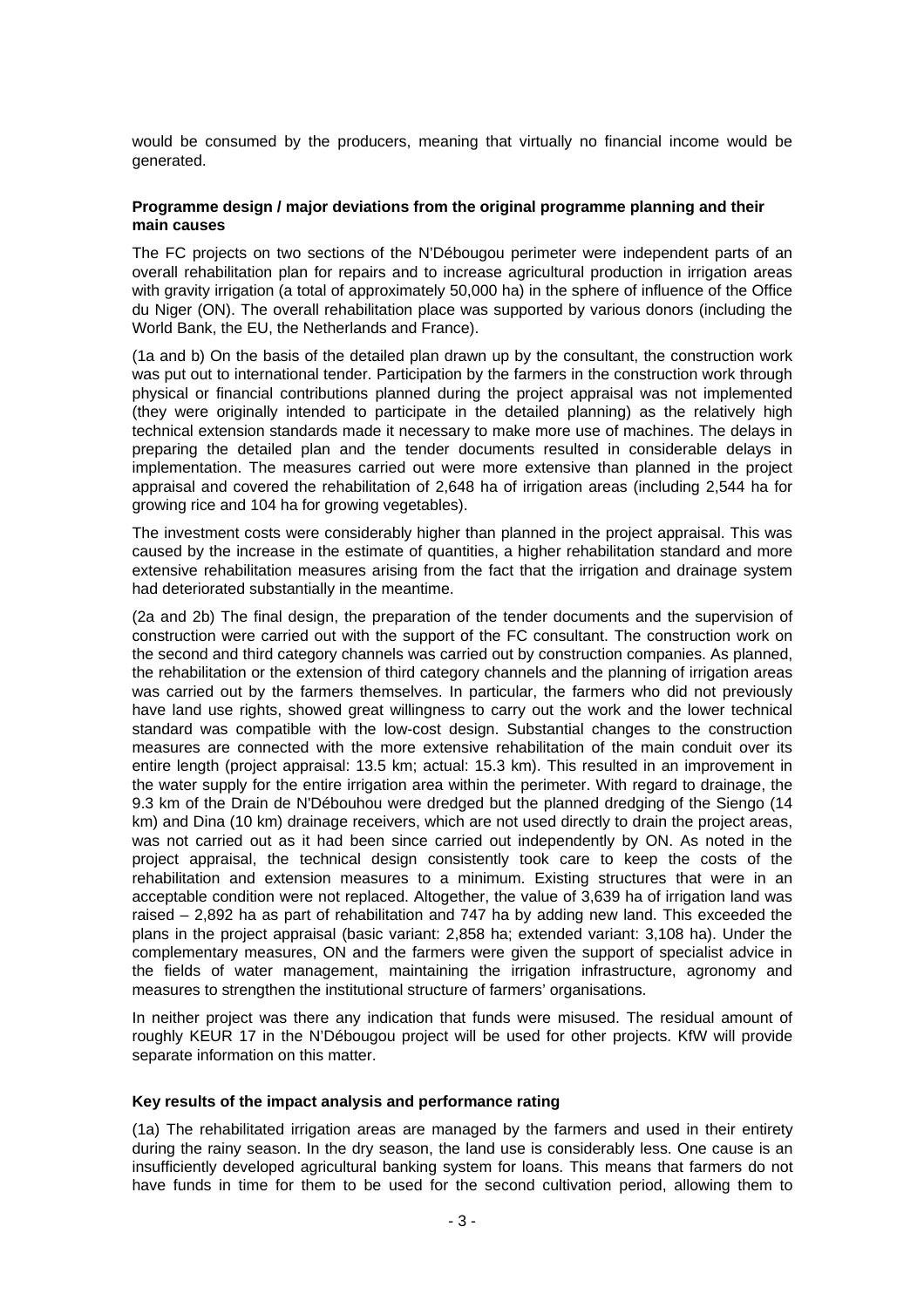acquire the necessary inputs (seed, fertiliser). In addition, given the limited availability of water in the dry season, it is only possible to use the entire area for crops that require less water than rice (e.g. vegetables). In the individual parts of the perimeter, the cultivation intensity is between 1.3 and 1.6. The rice yield is 6 t/ha. The income of a farming enterprise (average 2.8 ha) computed on the basis of a model calculation is approximately FCFA 2,000,000. Without project an income of approximately FCFA 1.2 million would have been achieved.

(2) Whereas the rehabilitated areas were allotted to 957 families who already had land use rights in the perimeter, the 747 ha of new irrigation areas were allotted to farmers (1,360) who had previously had no land use rights in the perimeter. In 109 cases women were given land use rights as the heads of households. The yields per hectare and the cultivation intensity matched those of the Office du Niger II project (rice yield 6 t/ha; cultivation intensity 1.3); at 1.6 ha, the average size of farming operations is smaller than in the Office du Niger project. The income computed on the basis of a model calculation was around FCFA 1.2 million and would have been FCFA 0.7 million without project.

The operating situation is identical for both projects. An overall agreement (Contrat-Plan) clearly stipulates the tasks of the state, the ON and the farmers with regard to maintaining the perimeter. The primary and secondary irrigation and drainage system is operated and maintained by ON, although private enterprises are mainly engaged for this work. The responsibility for the tertiary system is borne solely by the users and they do most of the maintenance work. Maintaining the primary system is partly financed by state subsidies. The cost of maintaining the primary and secondary irrigation and drainage systems is financed by water tariffs paid by the users. Tariffs of FCFA 65,300 per hectare are charged in the main cultivation period and FCFA 6,530 per hectare in the dry season, covering roughly 80% of the operating and maintenance costs. The collection of the tariffs functions relatively well (collection efficiency: 80 to 90%), which is helped by the fact that usage rights can be withdrawn from people who default on their payments.

The farmers are organised in "associations villageoises" (village level associations). Within the "Comité paritaire des gestions des fonds d'entretien du réseau secondaire", on which they have equal representation with ON, they participate in decisions about the level of the tariffs and about the implementation and supervision of maintenance measures at the level of the secondary networks. For the organisation and implementation of maintenance work in the tertiary system, they have formed "organisations de l'entretien du réseau tertiaire" (organisations for the maintenance of the tertiary network).

The maintenance of the irrigation and drainage systems is satisfactory. The channels and structures in the primary and secondary systems are in a good condition. In the tertiary system there is some damage to the structures channelling water to the fields. In the tertiary system work is not always carried out to the extent required because the holders of land use rights who do not live in the project region and who have the work done by paid external workers are less willing to carry out maintenance work than the local holders of land use rights, who mainly do the work themselves.

When assessing the income effects, it should be noted that the details in the project appraisal were based on a yield of 1.8 t/ha, which was too low. According to ON figures, in 1996-97, i.e. before the first project measures took effect, the rice yield was 4.4 t/ha. If this level is assumed in the without project case, project-related income growth is around 70%. After deductions have been made for rice used by the rice-growing families in the project (some 35,000 persons), there has been a distinct increase in the amounts of marketable rice (Office du Niger: 3,500 t per annum; N'Débougou: 8,749 t per annum; total 12,240 t). This corresponds to 2.3% of the national production of rice (the equivalent of the amount of rice needed by roughly 61,000 people per annum). The economic rate of return is positive for both projects (Office du Niger: 5%, N'Débougou: 19%). The lower investment costs per hectare and the larger share of new areas led to a very high rate of return in the case of N'Débougou.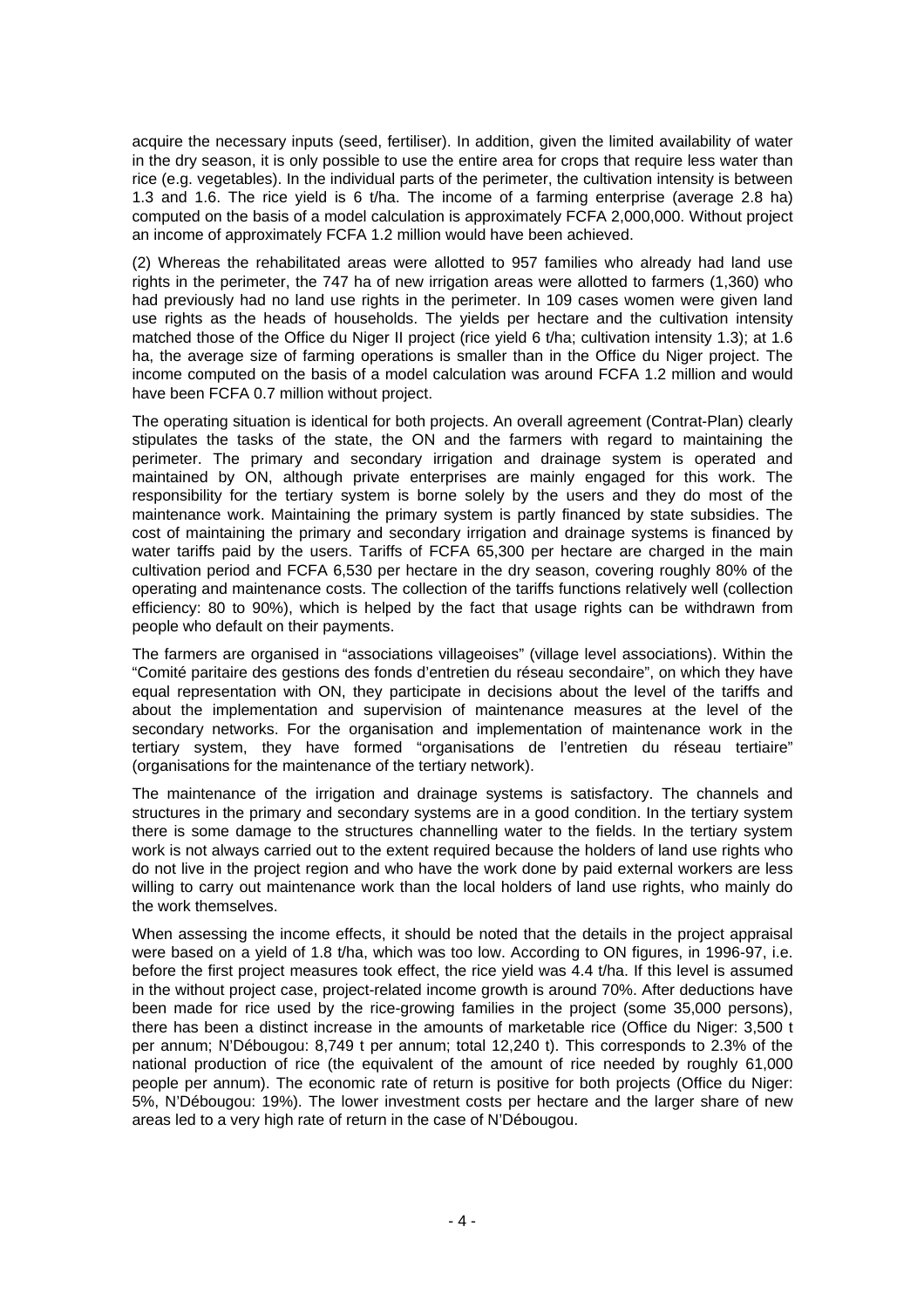We rate the developmental effectiveness of the project as follows:

The programme objectives with regard to increasing the surface yield were achieved in both projects. In both projects far more cultivation areas were rehabilitated/extended than originally planned. Although in the Office du Niger project the relative increase in income was below the target indicators, too low yields were assumed from the outset in the without project situation and income was therefore underestimated. The increase in income of around 70% resulting from the project can be assessed as good. The sustainability risks for the long-term operation of the perimeter are relatively small. The irrigation and drainage systems are in a good overall condition. We classify the effectiveness of the project as good (sub-rating 1).

The assumption that rehabilitating or expanding irrigation areas would lead to a marked increase in agricultural yield and income and hence an improvement of living conditions for the families living in the project region was correct (relevance). The impact on the families living in the project region was considerable, as the increase in income and rice yields clearly shows. Therefore, we classify the significance/relevance of both projects as satisfactory (sub-rating: 2).

The rehabilitation costs for the Office du Niger project were appropriate and for the N'Débougou project low (production efficiency). The economic rate of return of the Office du Niger project is, at 5%, above the minimum level of 3% promoted for LDC countries. In the case of the N'Débougou project, a very high economic rate of return of 19% was achieved (allocation efficiency). We assess the efficiency of the Office du Niger project as satisfactory (sub-rating 2) and of the N'Débougou project as good (sub-rating 1).

Overall we assess the developmental impact of the Office du Niger project as satisfactory (rating 2) and of the N'Débougou project as good (sub-rating 1).

In both projects direct poverty reduction was targeted and was strengthened by the high degree of organisation of the target group in user groups. By setting up user groups which have substantial co-determination rights regarding the operation of the Perimeter, the projects helped to improve participation. Although improving gender equality was not an explicit project objective, the projects displayed potential for improving the gender situation. Positive impacts occurred in the case of the N'Débougou project by land use rights being distributed to women heads of households. In the Office du Niger II project no specific impacts improving gender equality were detected. The projects did not pursue the goal of improving the environment. They were mainly concerned with rehabilitation, through which positive environmental impacts resulting from improvements to the drainage system offset possible negative environmental repercussions (increase in the use of pesticides and fertilisers, salinisation, health risks).

## **Conclusions and recommendations**

In order to achieve the full potential of irrigation perimeters in terms of increasing the cultivation intensity, the farming enterprises also need secure and sufficient liquidity. Socio-economic analyses in the planning stage should include checking whether these conditions are met in the initial situation. Otherwise the project design should be supplemented by measures to improve marketing and credit supply, which can be part of other projects in the project region.

The projects show that fairly complex agricultural irrigation projects in large perimeters, which require a large amount of coordination and organisation, can be implemented and run successfully. In addition to a sufficiently effective executing agency, key success factors also include underlying sector conditions that make it possible to achieve sufficient profitability in the irrigation area, particularly regarding rice-growing. In this respect, landlocked countries such as Mali have natural advantages as the high costs associated with transporting imported rice form a natural hedge around domestic production, while countries with efficient ports are subject to more international competitive pressure.

#### **Assessment criteria**